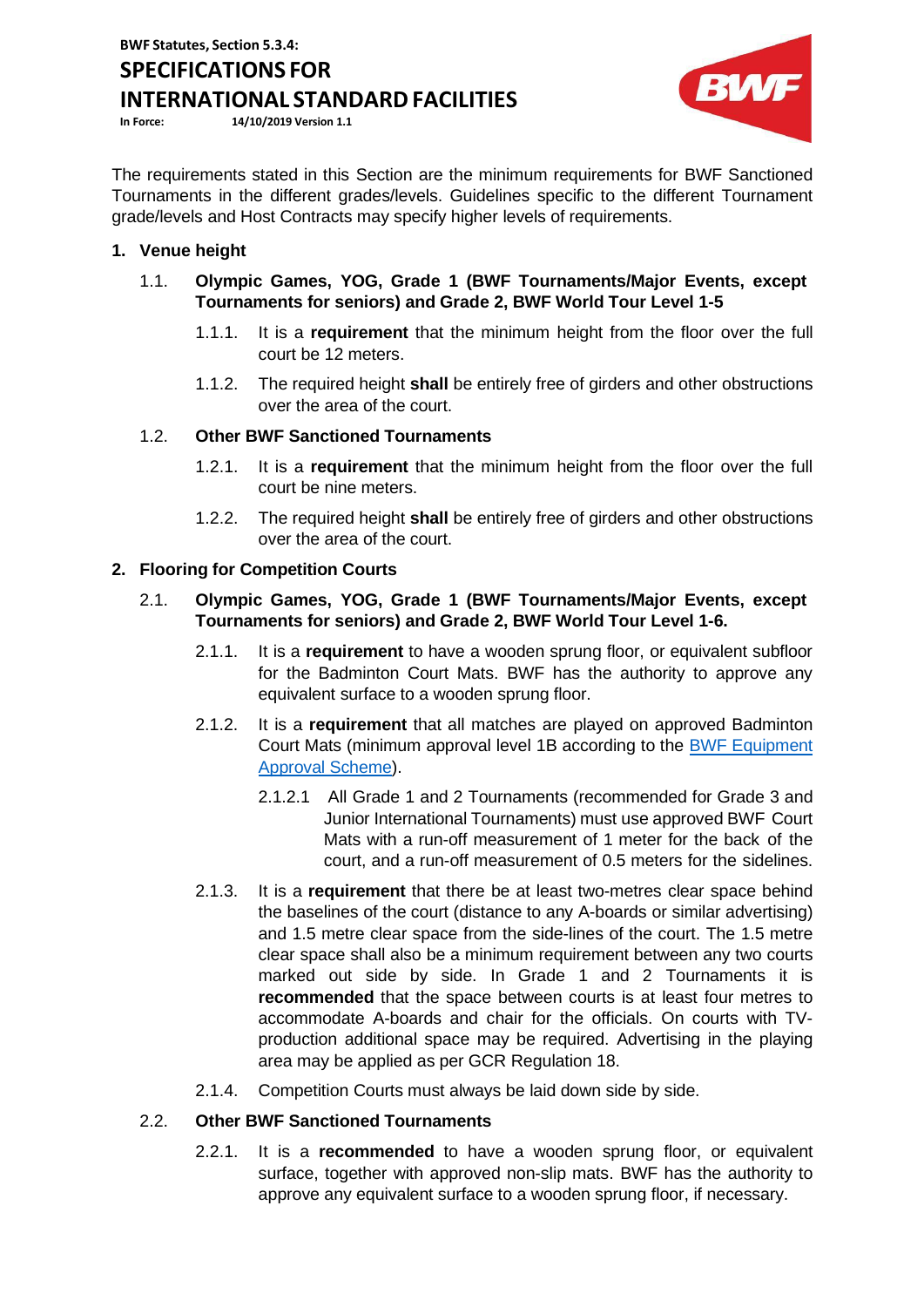- 2.2.2. It is **recommended** to have approved Badminton Court Mats (minimum approval level 1B with a wooden sprung floor or minimum approval level 2A without a wooden sprung floor. For more information, please consult the BWF Equipment [Approval Scheme.](http://bwfcorporate.com/events/equipment-approval-scheme/)
- 2.2.3. It is a **requirement** that there be at least two-metres clear space behind the baseline of the court (distance to any A-boards or similar advertising) and 1.5 metre clear space from the side-lines of the court. The 1.5 metre clear space shall also be a minimum requirement between any two courts marked out side by side.

## **3. Other Court Equipment**

3.1. **Net and Net-posts – All Tournaments Grades 1-3:** It is a **requirement** to have BWF approved nets and net-posts.

# 3.2. **Umpires Chair – All Tournaments Grades 1-3:**

- 3.2.1. It is a **requirement** that the construction be stable and safe for the umpire to ascend and descend.
- 3.2.2. It is **recommended** to be equipped with a hinged writing platform so that the umpire can rest the scoresheet, unless electronic scoring equipment is used.
- 3.2.3. It is **recommended** that the seat should be at the same height as the net i.e. 1.55 metres and should be comfortable in terms of size and material used for construction.
- 3.2.4. It is **recommended** that the chair should be centred along the extension of the net approximately one metre from the net.
- 3.3. **Service Height Service Measuring Device – All Tournaments Grades 1-3, Junior International Tournaments, and Continental Championships:** It is a **requirement** that the BWF approved service height service measuring device be used by the Service Judge. It is recommended that at least two of these devices are supplied per court.
- 3.4. **Service Judge Chair – All Tournaments Grades 1-3**: It is a **requirement** that the Service Judge Chair be a normal height and shall be centred along the extension of the net approximately one metre from the net.
- 3.5. **Line Judge Chairs – All Tournaments Grades 1-3**: It is a **requirement** that Line Judge Chairs be positioned flush with the lines where the line judge is judging. The Chairs must be positioned a minimum of two metres clear space behind the baselines and 1.5 metres clear space from the side-lines.

#### **4. Background – Olympic Games, YOG, Grade 1 (BWF Tournaments/Major Events, except Tournaments for seniors) and Grade 2, BWF World Tour Level 1-5.**

- 4.1. It is a **requirement** that the area directly behind each end of each court not have predominantly white or light-coloured areas to avoid difficulties seeing the shuttle. It is **recommended** that only darker colours are used.
- 4.2. It is a **requirement** that any A-boards at the ends of the court have less than 20% of their surface area white or light-coloured. It is recommended that A-boards have no white or light-coloured areas at all.
- 4.3. According to light placements and the height of the ceiling above the lighting, it is **recommended** for the ceiling not to be of a light colour to avoid difficulties sighting the shuttle.
- **5. Lighting – All BWF Sanctioned Tournaments**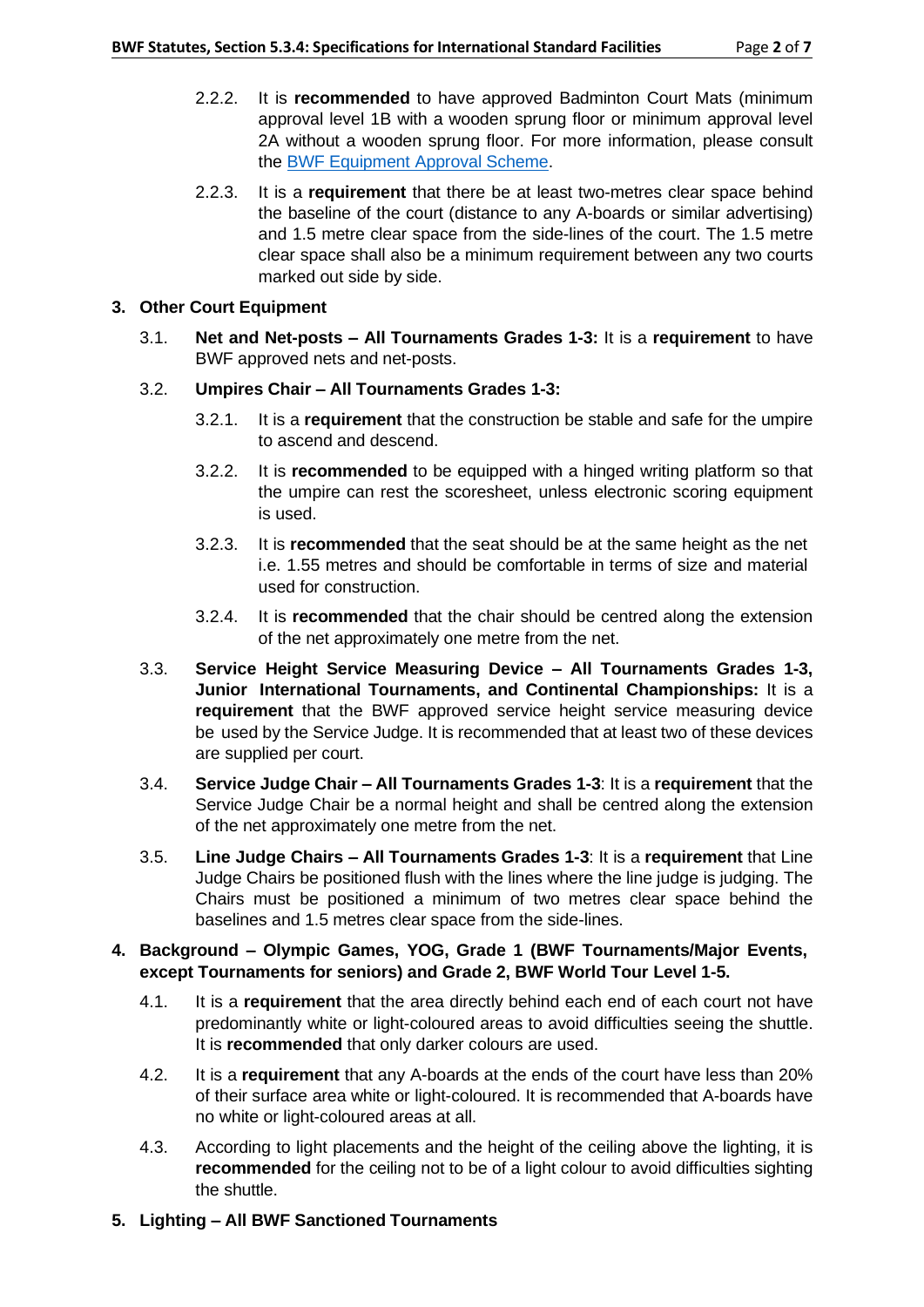- 5.1. For Grade 1 and 2 Tournaments it is a **requirement** that the minimum lighting level be 1000 Lux and be able to provide even light over the court area.
- 5.2. For Grade 3 Tournaments it is **recommended** that the minimum lighting level is 1000 Lux and must provide even light over the court area.
- 5.3. It is a **requirement** that lighting not be positioned directly over the playing area to avoid glare and lighting causing difficulties seeing the shuttle. Lighting behind the playing area shall be focused in a way not causing difficulties seeing the shuttle, but lights should preferably be positioned along the sides of the court.
- 5.4. It is a **requirement** that all sources of daylight or sunlight behind or along the sides of the court be eliminated.
- 5.5. It is **recommended** that lighting be set up for optimal conditions for still photographers with 1500-1800 Lux.
- 5.6. **TV production lighting – Olympic Games, Grade 1 (BWF Tournaments/Major Events, except Tournaments for seniors) and Grade 2, BWF World Tour Levels 1-5.**
	- 5.6.1. BWF and TV Host Broadcasters will advise on their lighting requirements in separate guidelines, but it is a **requirement** that it will not be less than 1500-1600 Lux on courts with TV production and must provide even light over the court area.

#### **6. Air movement**

- 6.1. Any air movement (e.g. draughts from air conditioning or other sources) must be tightly controlled or eliminated.
- 6.2. The field of play in particular must be free of draughts or other air movement. Where air conditioning is normally used, special attention must be paid to its effects. Double-doors (air-lock) around entry/exit points must be provided.
- 6.3. Airflow is to be checked with competition set up in place, in an unoccupied state and air flow should not exceed 0.2 m/s over the Field of Play
- 6.4. Airflow is to be measured with a hot wire anemometer at heights of 3m, 6m and 9m and should not exceed 0.2 m/sec over the area of the FOP (measured on at least eight different locations on each court).
- 6.5. The location and protection of all air supply and extract grilles or openings must be carefully considered – particularly in relation to the flight path of the shuttlecock. It is better if ventilation systems are designed to operate around the perimeter of the hall to limit air movement over the court.
- 6.6. A method of turning off the A/C 'without delay', shall be available at the request of the BWF. Preferably A/C air speed shall be adjustable to enable the organiser to find an acceptable level for both the Field of Play and comfort
- 6.7. In venues used for Grade 1 Tournaments and Olympic Games where airflow is identified as a potential issue, CFD analysis must be undertaken to check the predicted airflow measurements. This should be defined in good time for any recommendations to be undertaken.

#### **7. Temperature**

The temperature in the arena should be kept between 18 and 30º C.

#### **8. Shuttles**

8.1. **Olympic Games, YOG, Grade 1 (BWF Tournaments/Major Events) and Grade 2 (BWF World Tour Level 1-6)**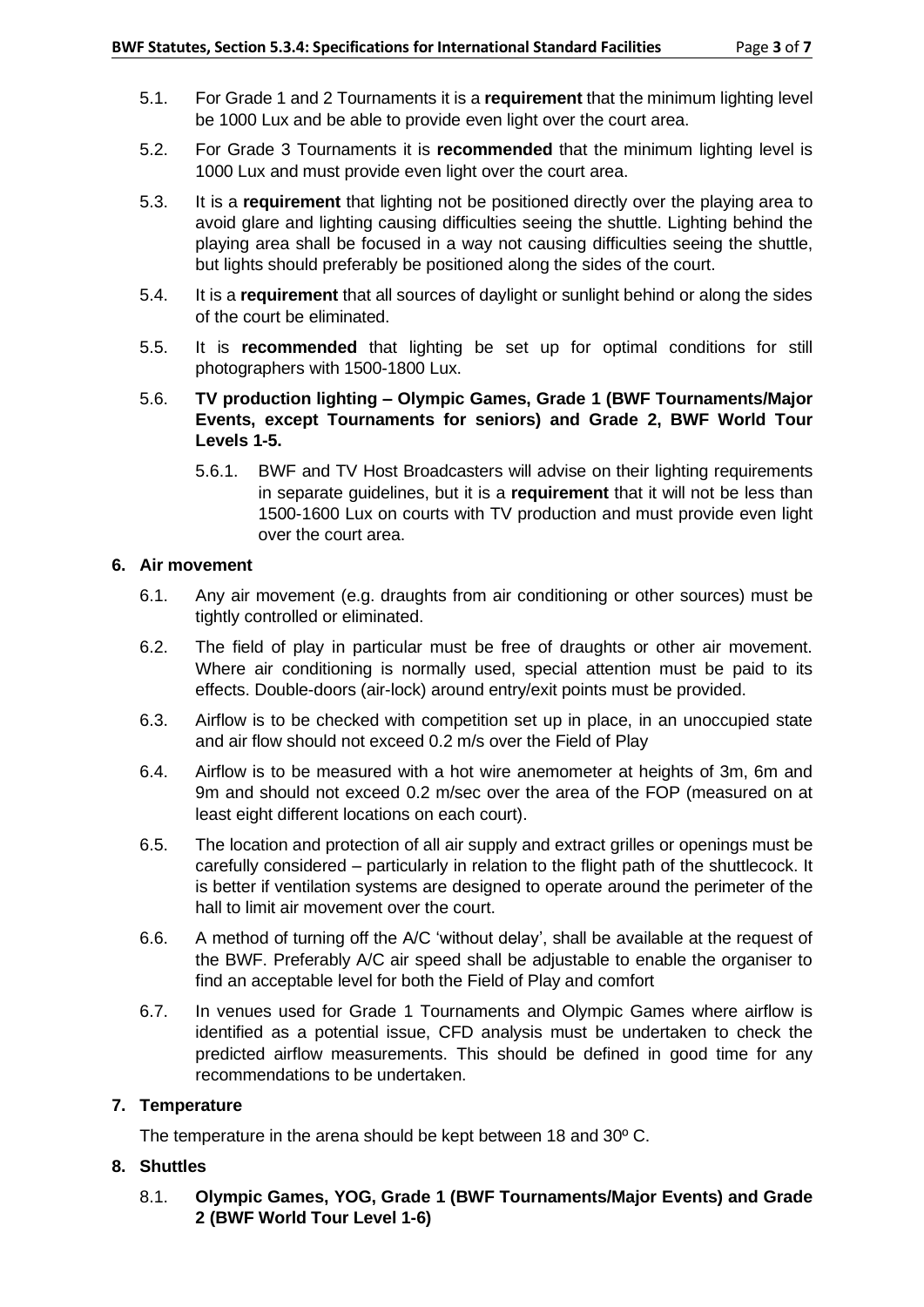- 8.1.1. One brand of BWF Approved shuttles only must be adopted for exclusive use during any Tournament and the name of this brand must be advertised in the Tournament Prospectus.
- 8.1.2. Rationing of shuttles per match shall not be allowed, and all shuttles used must be the financial responsibility of the Tournament without charge to the Players concerned.
- 8.1.3. At least three speeds of shuttles must be available throughout the Tournament. The middle speed nominated by the organisers, shall be the speed which would normally be used for the majority of the matches, and there shall be at least one speed faster and one speed slower.

#### 8.2. **Grade 3 Tournaments and International Junior Tournaments Under 19**

- 8.2.1. One brand of BWF Approved shuttles only must be adopted for exclusive use during any Tournament and the name of this brand must be advertised in the Tournament Prospectus.
- 8.2.2. Rationing of shuttles per match shall not be allowed, and all shuttles used must be the financial responsibility of the Tournament without charge to the Players concerned.

# **9. Warm-up and Practice Courts – and practice allocation**

- 9.1. **Olympic Games, Grade 1 (BWF Tournaments/Major Events, except Tournaments for seniors) and Grade 2, BWF World Tour Level 1-5 and Level 6)**
	- 9.1.1. The following requirements describe the minimum warm up and practice court requirements, but more courts and available earlier would be recommended depending on demand. Practice courts must be available at least two days before competition:

|                   | <b>Grade/Level of Tournament</b> |                     |                |             |  |
|-------------------|----------------------------------|---------------------|----------------|-------------|--|
|                   | <b>Olympic Games</b>             | Grade 1             | Grade $2 -$    | Grade $2 -$ |  |
|                   |                                  |                     | Level 1-5      | Level 6     |  |
| Warm<br>Up        | Mandatory                        | Mandatory           | Mandatory      | Mandatory   |  |
| courts            |                                  |                     |                |             |  |
| <b>Minimum</b>    | 4                                | $\mathfrak{p}$      | $\overline{2}$ | 1           |  |
| Warm<br><b>up</b> |                                  |                     |                |             |  |
| courts            |                                  |                     |                |             |  |
| <b>Practice</b>   | Mandatory                        | Mandatory           | Mandatory      | Mandatory   |  |
| courts            |                                  |                     |                |             |  |
| Minimum           | 8                                | or as per Host<br>8 | 8              | 4           |  |
| Practice          |                                  | contract            |                |             |  |
| courts            |                                  |                     |                |             |  |

| Day       | <b>Tournament Status</b>            | <b>Practice hours</b> | No. of courts required |
|-----------|-------------------------------------|-----------------------|------------------------|
|           |                                     | (if requested)        |                        |
| Saturday  | Players arriving                    | $08:00 - 22:00$       | 8 (Level $6 - 4$ )     |
| Sunday    | Players arriving                    | $08:00 - 22:00$       | 8 (Level $6 - 4$ )     |
| Monday    | Players arriving                    | $08:00 - 22:00$       | 8 (Level $6 - 4$ )     |
| Tuesday   | Qualifying or main draw in progress | $08:00 - 22:00$       | 8 (Level $6 - 4$ )     |
| Wednesday | Main draw in progress               | $08:00 - 22:00$       | 8 (Level $6 - 4$ )     |
| Thursday  | Main draw in progress               | $08:00 - 22:00$       | 8 (Level $6 - 4$ )     |
| Friday    | Quarter-finals                      | $08:00 - 22:00$       | 8 (Level $6 - 4$ )     |
| Saturday  | Semi-finals                         | $08:00 - 22:00$       | 8 (Level $6 - 4$ )     |
| Sunday    | Finals                              | $08:00 - 22:00$       | 8 (Level $6 - 4$ )     |

<sup>9.1.2.</sup> The practice court requirements noted assume a full entry to both the qualifying and the main draw in a Tournament. The number of courts provided can be reduced proportionately on the first two days if there is less than a full entry.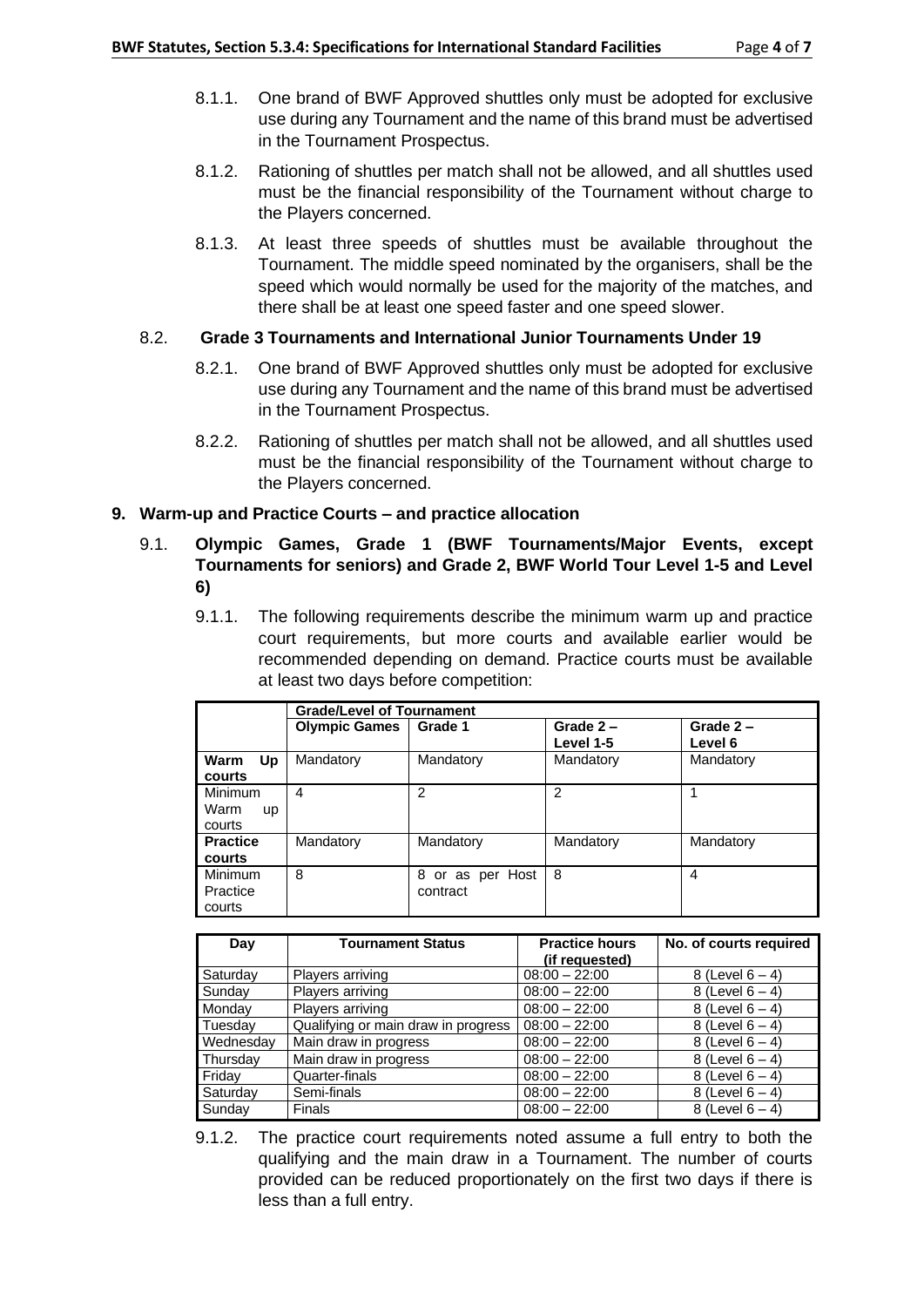- 9.1.3. The practice time must be offered in the practice hall and main venue throughout the competition and it shall be allocated on an equitable basis having regard to the number of active Players in each team.
- 9.1.4. **Height of practice hall**: The minimum height in the practice hall shall be nine metres.
- 9.1.5. **Flooring in practice hall**: The practice hall shall have a wooden sprung floor or equivalent surface, either as the subfloor (with court mats on top) or as the main playing surface.
- 9.1.6. **Location of the practice hall**: The travel time to the practice hall should normally not take more than 30 minutes from the official hotel.
- 9.1.7. **Timetable**: A form must be sent out to participating Members who have entered Players requesting their practice requirements. A detailed schedule shall be drawn up on this basis and if a Member does not respond they should be scheduled in the timetable. This timetable should then be distributed to all participating Members so they can plan in advance of traveling. The practice schedule must be approved by the Referee in advance of the Tournament.
- 9.1.8. **Practice on Competition Courts**: Once entries are known the time available for each Player for practice on the Competition Courts must be calculated. It should be the aim that each Player gets a minimum of 30 minutes on the Competition Courts before the start of the Tournament. The Practice schedule for the Competition Courts must be approved by the Referee in advance of the Tournament.

#### **10. Doping test facilities – All Grade 1-3 Tournaments:**

- 10.1. It is a **requirement** that there **shall** be two rooms / distinct and separate areas 1) a waiting room and 2) a processing room together with toilets for sample collection (one for men and one for women) in accordance with the requirements below. All rooms must be clean, well-lit and well laid out for people waiting for sample collection.
	- 10.1.1. **Location**: Near mixed zone / where the players come off the Field of Play.
	- 10.1.2. **Signage**: Signs clearly directing people to the rooms and a sign clearly identifying "Doping Control".
	- 10.1.3. **Two Rooms**: One Waiting Room and one Processing Room with attached bathrooms – one bathroom/toilet for men and one separate bathroom / toilet for women. The toilets must be large enough to allow for supervision of the player by the chaperone – i.e. two people in the cubicle at the same time.
	- 10.1.3.1. **The Waiting Room Furniture must have**:
		- 2 office tables one for filling in forms and 1 for processing
		- 6 chairs
		- 4 'easy' chairs or sofas comfortable seats for players to sit on
		- Reading material
		- Walls decorated with posters of the event / players etc.
		- 1 refrigerator for keeping beverages (lockable)
		- Supplies of still water, soft drinks in sealed cans or sealed bottles – or in containers as advised/recommended by the BWF and the National Anti-Doping Organisation (NADO)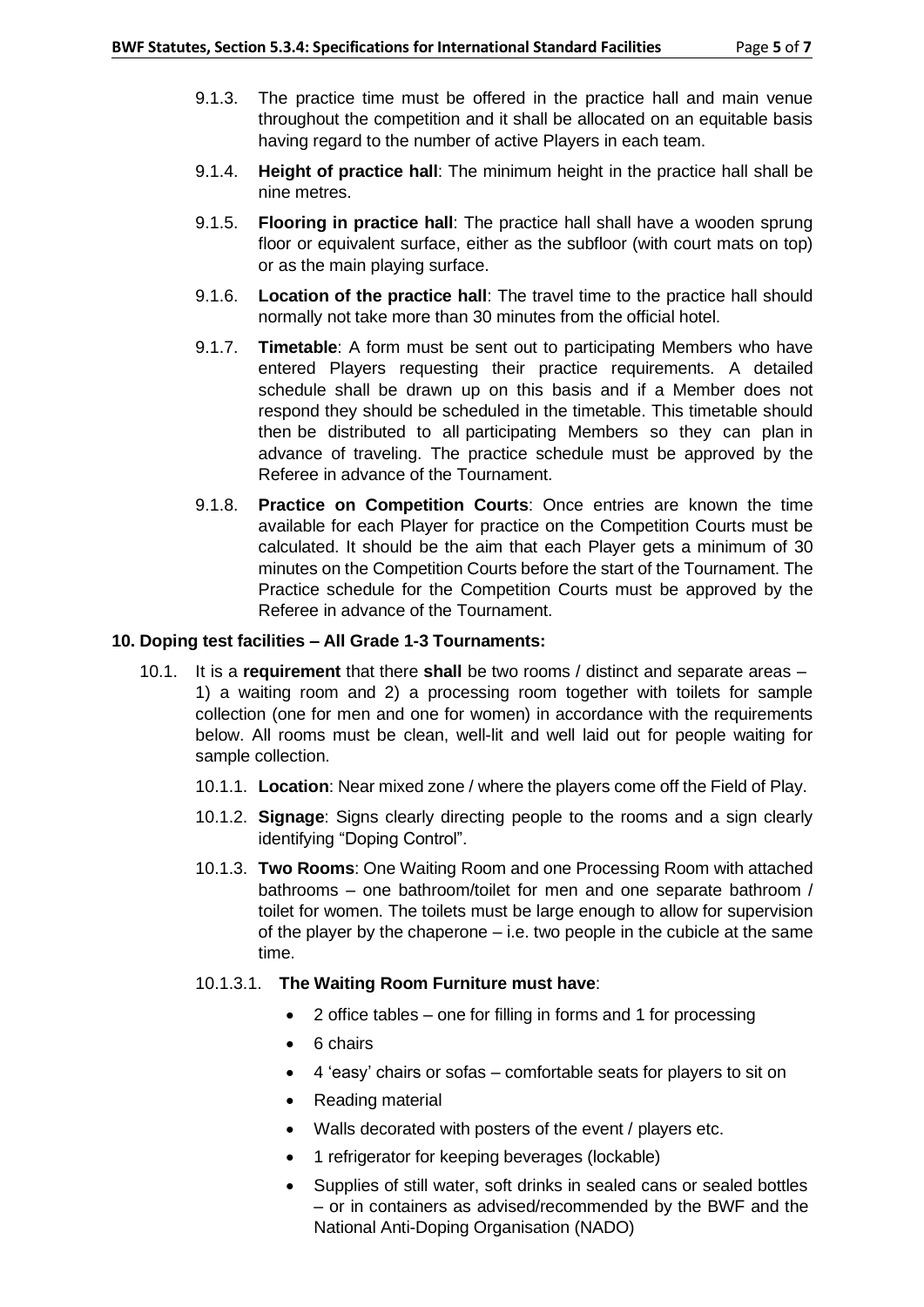• 1 big dustbin (cans/bottles garbage)

# **10.1.3.2. The Processing Room Furniture must have:**

- 1 office table
- 4 chairs
- 1 refrigerator for keeping samples
- 2 dustbins (medical garbage)

## **10.1.3.3. The Toilet Area must have:**

- Wash basin running water
- Towel stand / rack
- Paper towels
- 1 big dustbins (medical garbage)
- 1 liquid soap

# **10.1.3.4. The Doping Control Facility must:**

- have a waiting area / waiting room.
- have a sample collection room.
- have a toilet facility which allows a chaperone to directly observe a competitor providing a urine sample.
- be solely reserved for doping control purposes.
- only enable authorised personnel to access it.
- be secure enough to store doping control / sample collection equipment.
- be private enough to maintain athlete privacy and confidentiality.

#### **10.1.3.5. Minimum Requirements**



#### **11. Other requirements**

- 11.1. **Medical Personnel**
	- 11.1.1. **Grade 1 and Grade 2, Levels 1-4 Tournaments**: It is a **requirement** that a doctor or qualified paramedic, who is experienced in sports medicine, be available at court-side at all times during play to go on court and assist Players to diagnose on-court injuries. It is furthermore a **requirement** that a Physiotherapist also be available at all times during the Tournaments.
	- 11.1.2. **Grade 2, Levels 5-6 and all Grade 3 Tournaments**: A doctor, physiotherapist or first aid personnel must be available at all times during the Tournaments.